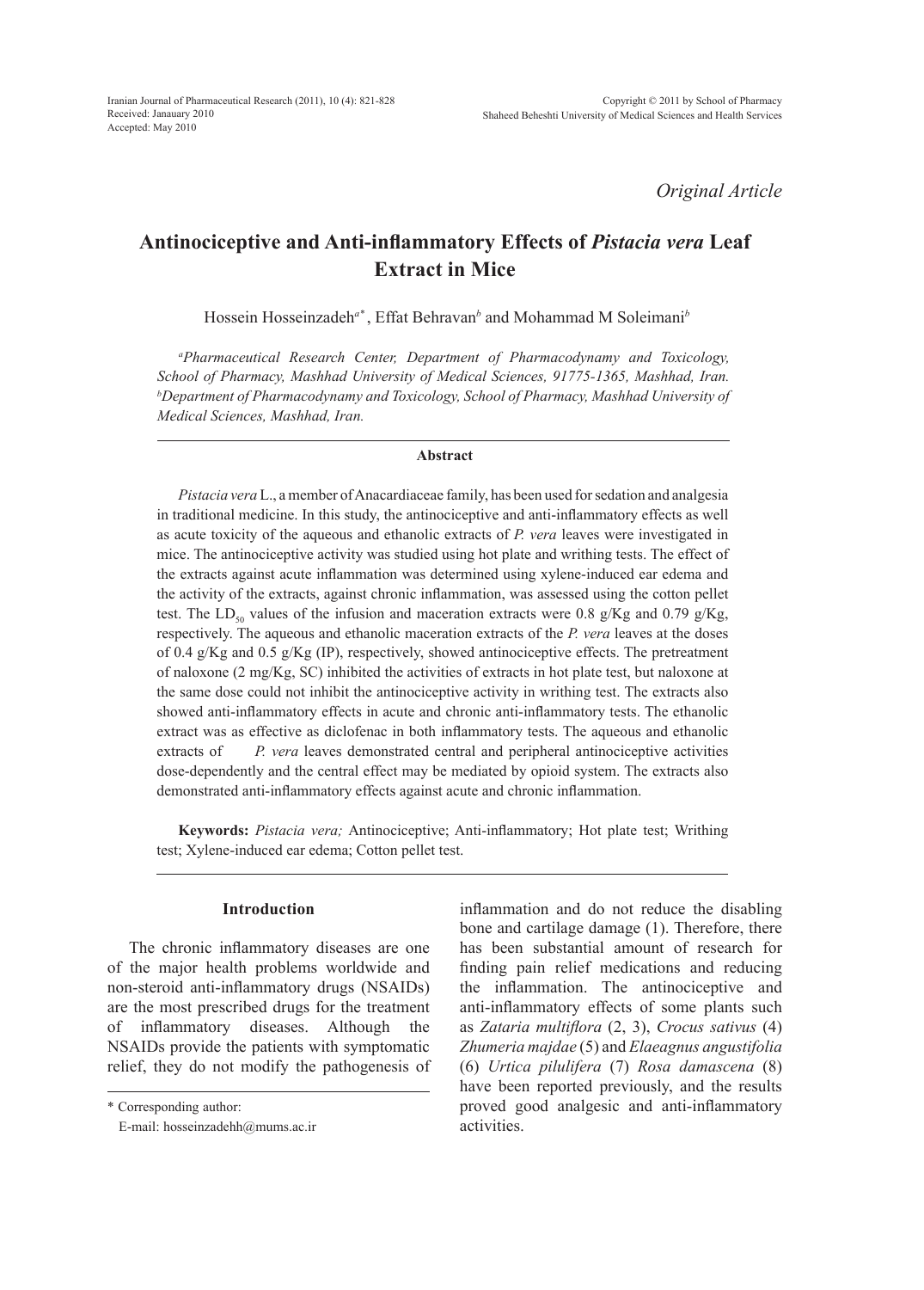*Pistacia vera* L., a member of Anacardiaceae family, has sedative and tonic effects (9). In folk medicine, it has been used as analgesic, carminative, astringent, stomachic, aphrodisiac, antitussive, diuretic, and expectorant (10). The kernels of *P. vera* are remarkably rich in linoleic and linolenic acids, which are the vital fatty acids for human health (11). In modern pharmacology, Pistacia species have been reported to have various biological effects such as antiatherogenic, hypoglycemic, antioxidant, antiprotozoal, analgesic and anti-inflammatory (12-13). The aqueous extract of leaves and nuts of *P. vera* has antiemetic activity in young chickens with peripheral and central mechanisms (14). In a study, *P. vera* gum exhibited neuroprotective effects against ischemia (14). In different studies, *P. weinmannifolia* showed a potent antioxidant activity (16-17). The ethanolic extract of *P. vera* gum has a protective activity against liver damage induced by CCL4 in rats (16), and in another study, ethanolic extract of *P. vera* gum showed antinociceptive effect (19).

The chemical constituents of the Pistacia genus were studied, and monoterpenes (18), tetracyclic triterpenoids (21), flavonoids (22), and other phenolics including gallic acid (16- 23) and essential oils (24) were found. Six gallotannins and seven flavonoid glycosides were isolated from *P. weinmannifolia* (25). *P. terebinthus* has acute and chronic antiinflammatory effects, and its main ingredient, oleanonic acid which is a 3-Oxotriterpenoid, has leukotriene anti-synthetic property (12). In a study, *P. anacardiaceae* showed a noticeable analgesic and anti-inflammatory effect at *invivo* tests (26). Since I.R. Iran is one of the main origins of pistachio and among the species of Pistacia genus, *P. vera* is the most economically important one, we investigate the anti-inflammatory and analgesic effect of this species.

## **Experimental**

## *Plant material*

The plant was collected from south of Khorasan (Gonabad, Iran), dried in shadow, and ground. The voucher samples were preserved for reference in the Herbarium of Pharmacognosy Department, School of Pharmacy, Mashhad University of Medical Sciences, Mashhad, Iran (with Voucher No. of 165-2502-2). The plant powder was extracted using aqueous infusion and maceration with ethanol. For the aqueous infusion, hot water was added to plant material (100 g) and boiled for 15 min, then filtered through a clean cloth. For ethanolic extraction, the plant powder was macerated in ethanol (80%, v/v) for 72 h and the mixture was subsequently filtered (5, 27).

#### *Animals*

Male and female albino mice of 25-30 g were used. Animals were obtained from Razi Institute and Pharmacology Lab in Mashhad University of Medical Science and were housed under a  $12/12$  h light/dark cycle at  $21 +/- 2$ °C with free access to water and food. The handling and use of animals were in accordance to the institutional guidelines and all experiments were carried out in accordance with current and ethical guidelines for the care and use of laboratory animals.

#### *Acute toxicity tests*

Different doses of extracts were injected into groups of six mice intraperitoneally (IP) and the number of deaths was calculated at 48 h after treatment.  $LD_{50}$  values and corresponding confidence limits were determined using the Litchfield-Wilcoxon method (PHARM/PCS Version 4)**.**

## *Antinociceptive study Hot plate test*

*Evaluation of antinociceptive activities of aqueous and ethanolic extracts*

According to the results of acute toxicity test, the highest doses without mortality for aqueous and ethanolic extracts were 0.4 g/Kg and 0.5 g/ Kg respectively. We chose 4 groups of doses based on 100, 70, 40 and 10% of the highest dose for aqueous (0.04, 0.16, 0.28, 0.4 g/Kg) and ethanolic extracts (0.05, 0.2, 0.35, 0.5 g/Kg). We used saline and morphine (10 mg/Kg IP) as negative and positive controls.

In hot plate test, the aqueous and ethanolic extracts were evaluated in six groups of 6 mice. The temperature of the metal surface was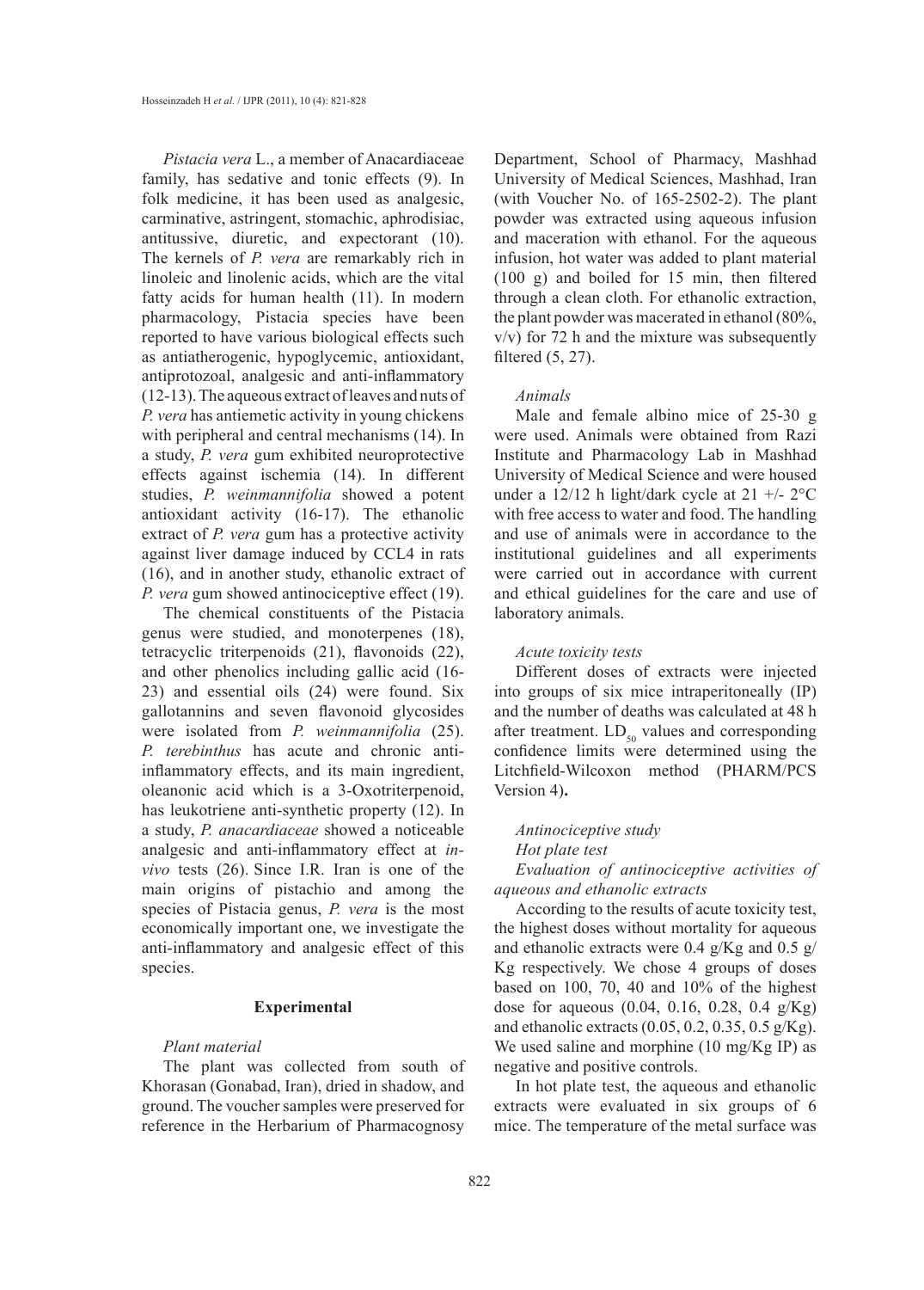

Each point represents the mean  $\pm$  SEM of reaction time for  $n =$  the hot plate test. Eacl **5** morphine (IP) on the pain threshold of mice in the hot plate test. 6 experiments on mice, compared with control.  $\cdot$ :  $p$  < 0.05;  $\cdot$ **Figure 1.** Effect of the aqueous extract of *Pistacia vera* leaf and p < 0.01; \*\*\*: p < 0.001; Tukey-Kramer test.

55°C and the latency to a discomfort reaction (jumping or licking paws) was measured. The cut-off time was 40 sec (28). The responses were recorded in 0, 30, 60, 90 and 120 min after administration.

## *Effect of naloxone on antinociceptive activity of aqueous and ethanolic extracts*

According to the previous test and its results, we chose the doses of 0.4 g/Kg for aqueous and 0.35, 0.5 g/Kg for ethanolic extracts. Two separate tests were performed (6 groups for aqueous and 8 groups for ethanolic extracts). Pretreatment with Naloxone (2 mg/Kg SC) was carried out 15 min before the administration of a morphine group (10 mg/Kg IP) and one group for each extract. We also used each extract separately and normal saline (10 mg/Kg) and



the hot plate test. Each point represents the mean  $\pm$  SEM. of extract and morphine (IP) on the pain threshold of mice in reaction time for  $n = 6$  experiments on mice, compared with **Figure 2.** Effect of the ethanolic extract of *Pistacia vera* leaf control; \*:  $p < 0.05$ ; \*\*:  $p < 0.01$ ; \*\*\*:  $p < 0.001$ ; Tukey-Kramer test.

morphine  $(10 \text{ mg/Kg})$  as negative and positive controls.

## *Writhing test*

The aqueous and ethanolic extracts were administered to the groups of 6 mice in two doses, and 30 min later an intraperitoneal injection of 0.7% v/v acetic acid solution were given to mice (0.1 mL/10 g). The number of writhes was counted for 30 min (29).

## *Anti-inflammatory study Xylene-induced ear edema*

Mice were divided into 5 groups of six. Sixty min after the IP injection of the extracts or diclofenac (as positive control) or normal saline (as negative control), one drop of xylene was applied to the anterior surfaces of the left ear and

| <b>Table 1.</b> Effect of the intraperitoneal doses of <i>Pistacia vera</i> aqueous leaf extracts on Xylene-induced ear swelling in mice. |  |  |
|-------------------------------------------------------------------------------------------------------------------------------------------|--|--|
|                                                                                                                                           |  |  |

| <b>Treatment</b>       | <b>Dose</b>        | Ear swelling (mg) | Inhibition $(\% )$ |
|------------------------|--------------------|-------------------|--------------------|
| Normal saline          | $10 \text{ mg/Kg}$ | $3.8 \pm 0.3$     | ۰                  |
| <b>Diclofenac</b>      | $15 \text{ mg/Kg}$ | $1.3 \pm 0.3***$  | 66.31              |
| Aqueous extract        | $0.4$ g/Kg         | $1.6 \pm 0.3$ **  | 56.76              |
| <b>Aqueous extract</b> | $0.28$ g/Kg        | $2.8 \pm 0.3*$    | 44.74              |
| <b>Aqueous extract</b> | $0.16$ g/Kg        | $2.8 \pm 0.4$     | 26.25              |

Values are shown as mean  $\pm$  SEM for n = 6 mice, \*\*\*:  $p < 0.001$ ; \*\*:  $p < 0.01$ ; compared with control (Tukey-Kramer).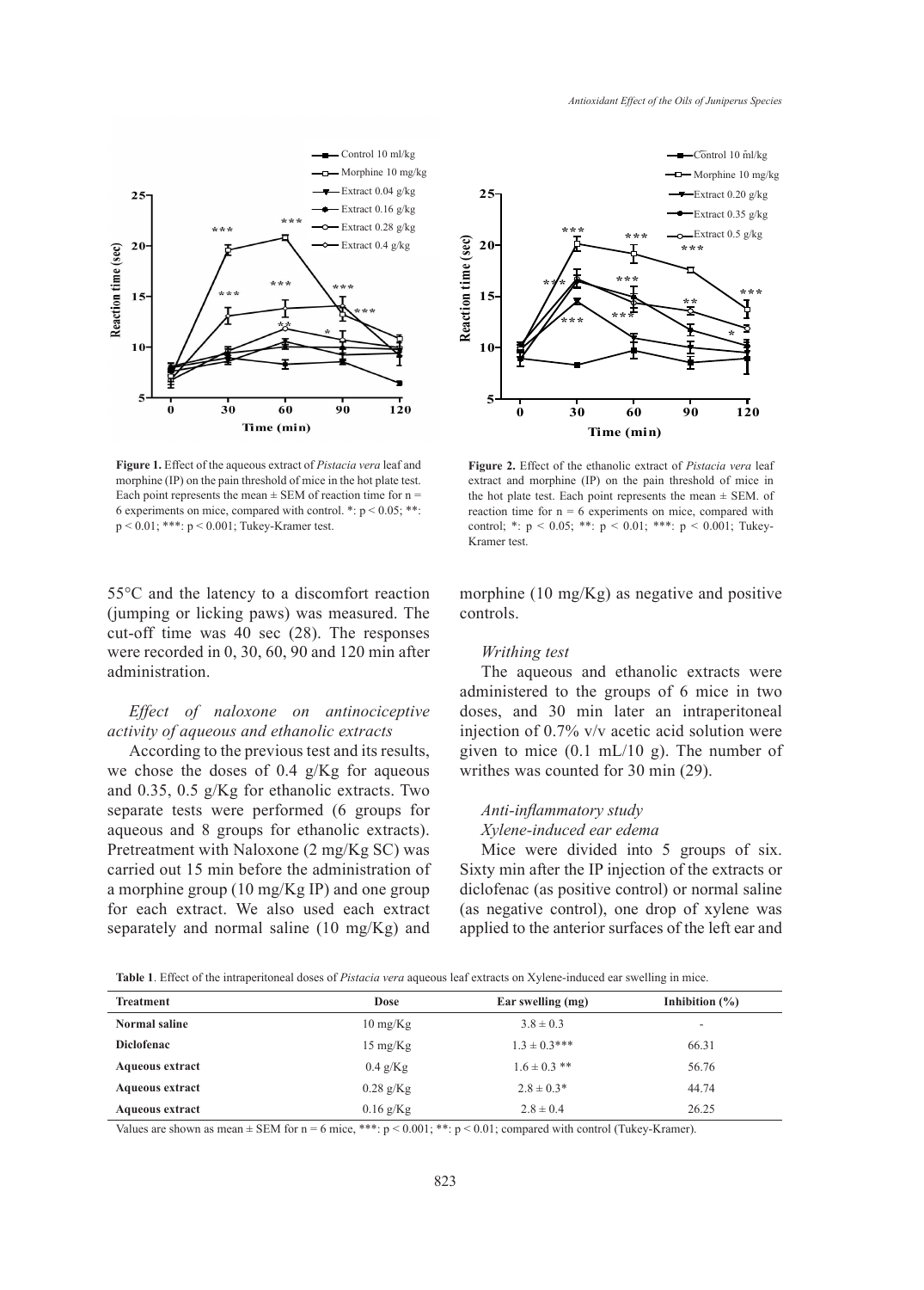

Figure 3. Effect of naloxone on the aqueous extract of *Pistacia vera* leaf and morphine (IP) anti-nociceptive activity in mice (hot plate test). Each point represents the mean  $\pm$  SEM of reaction time for  $n = 6$  experiments on mice, compared with control, \*\*: p < 0.01; \*\*\*: p < 0.001; Tukey-Kramer test.

the right ear was considered as a control. Two h after the Xylene application, animals were killed and both ears were removed. Circular sections were applied (4.5 mm) and weighed. The difference of weight in the left ear section from that of the right was considered as edema (30).

### *Cotton pellet granuloma*

The chronic anti-inflammatory activity was tested using granuloma pouch method**.** We used 4 groups of mice: 2 groups for extracts, one normal saline as negative and diclofenac as positive controls. Sterile cotton gauze dental packs were washed with a solution of Cetrimide-C. After total anesthesia, dorsal shoulders of mice were shaved and disinfected. Two cotton pellets impregnated



**Figure 4**. Effect of naloxone (SC) on the ethanolic extract of **5** *Pistacia vera* leaf and morphine antinociceptive activity in mice (hot plate test). Each point represents the mean  $\pm$  SEM of reaction time for  $n = 6$  experiments on mice, compared with control, \*:  $p < 0.05$ ; \*\*:  $p < 0.01$ ; \*\*\*:  $p < 0.001$ ; Tukey-Kramer test.

with 0.4 mL of an aqueous solution of ampicillin were implanted in shoulders of mice (SC), one on each side. In the following seven days, the animals were treated with extracts or diclofenac. On day 8, the mice were killed and the pellets and surrounding granulation tissues were dried at 60°C for 24 h. The weight of granuloma and the percentage inhibition of inflammation were measured for all the groups (30).

## *Statistical analysis*

Statistical analysis was carried out using oneway ANOVA. Level of p < 0.05 was considered as significant. The data were reported as mean ± SEM and tested with analysis of variance followed by the multiple comparison test of Tukey-Kramer.

**Table 2**. Effect of the intraperitoneal doses of Pistacia vera ethanolic leaf extracts on Xylene-induced ear swelling in mice.

| <b>Treatment</b>         | <b>Dose</b>        | Ear swelling (mg) | Inhibition $(\% )$ |
|--------------------------|--------------------|-------------------|--------------------|
| Normal saline            | $10 \text{ mg/Kg}$ | $4.6 \pm 0.4$     | ۰                  |
| <b>Diclofenac</b>        | $15 \text{ mg/Kg}$ | $2.0 \pm 0.4*$    | 55.86              |
| <b>Ethanolic Extract</b> | $0.5$ g/Kg         | $1.5 \pm 0.3$ **  | 66.95              |
| <b>Ethanolic Extract</b> | $0.35$ g/Kg        | $4 \pm 0.7$       | 12.47              |

Values are shown as mean  $\pm$  SEM, n = 6, \*: p < 0.05; \*\*: p < 0.01, compared with control (Tukey-Kramer).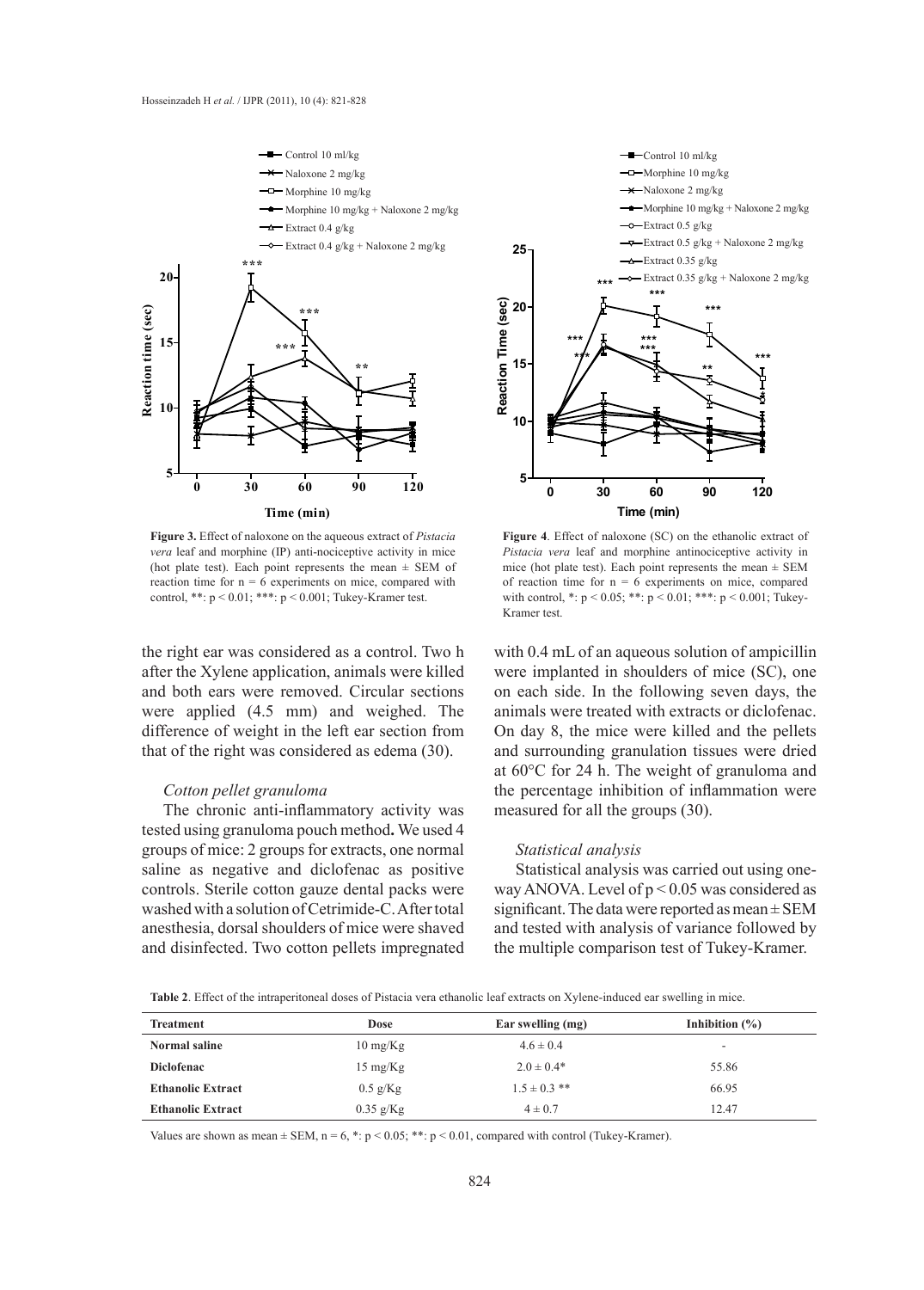

Figure 5. Effect of naloxone (SC) on antinociceptive effect of the aqueous extract of *P. vera* leaf on acetic acid-induced writhing test in mice. The values are shown as mean  $\pm$  SEM for  $n = 6$ , compared with control, \*\*\*:  $p < 0.001$ ; Tukey-Kramer test.

## **Results and Discussion**

The  $LD_{50}$  values of the infusion and maceration extracts were 0.8 g/Kg and 0.79 g/ Kg, respectively and the maximum non-fatal doses were 0.4 g/Kg and 0.5 g/Kg respectively.

In the hot plate test, the administration of the aqueous and ethanolic extract demonstrated a dose-dependent antinociceptive activity after 30-60 min of treatment (Figures 1 and 2).

Pretreatment with naloxone (2 mg/Kg, IP) inhibited the antinociceptive activity of the aqueous extract  $(0.4 \text{ g/Kg}, \text{ IP})$  and morphine (10 mg/Kg, IP), sixty min after the injection. Only at the time of 60 min, extract  $(0.4 \text{ g/Kg})$ was more effective than normal saline and the



**Figure 6**. Effect of naloxone (SC) on antinociceptive effect of the ethanolic extract of *P. vera* leaf on acetic acid-induced writhing test in mice. Values are shown as mean  $\pm$  SEM for n = 6, compared with control, \*\*\*: p < 0.001; Tukey-Kramer test.

antinociceptive effect showed a plateau effect between 30 to 90 min. The ethanolic extract also showed the dose-dependent antinociceptive activity that was inhibited by naloxone (Figures 3 and 4).

The aqueous and ethanolic extracts of *P. vera* leaves significantly reduced the number of mouse abdominal constrictions induced by an acetic acid solution. There was no significant difference between diclofenac (10 mg/Kg), morphine (10 mg/Kg) and the extracts in reduction of writhing numbers. Pretreatment with naloxone (2 mg/Kg IP) after the IP injection of extracts could not inhibit the antinociceptive activity of both extracts (Figures 5 and 6). In the xylene-induced ear edema study, the highest

**Table 3**. Effect of the intraperitoneal doses of *Pistacia vera* aqueous leaf extracts (consecutive for 7 days) on the weight of granuloma in mice.

| <b>Treatment</b>       | <b>Dose</b>        | Cotton pellet (mg) | Inhibition $(\%)$        |
|------------------------|--------------------|--------------------|--------------------------|
| Normal saline          | $10 \text{ mL/Kg}$ | $11.0 \pm 0.8$     | $\overline{\phantom{a}}$ |
| <b>Diclofenac</b>      | $15 \text{ mg/Kg}$ | $4.0 \pm 0.3$ ***  | 64.12                    |
| <b>Aqueous Extract</b> | $0.4$ g/Kg         | $4.3 \pm 0.5***$   | 61.11                    |
| <b>Aqueous Extract</b> | $0.28$ g/Kg        | $5.1 \pm 0.5***$   | 53.31                    |

Values are shown as mean  $\pm$  SEM, n = 10, \*\*\*: p < 0.001 compared with control (Tukey-Kramer).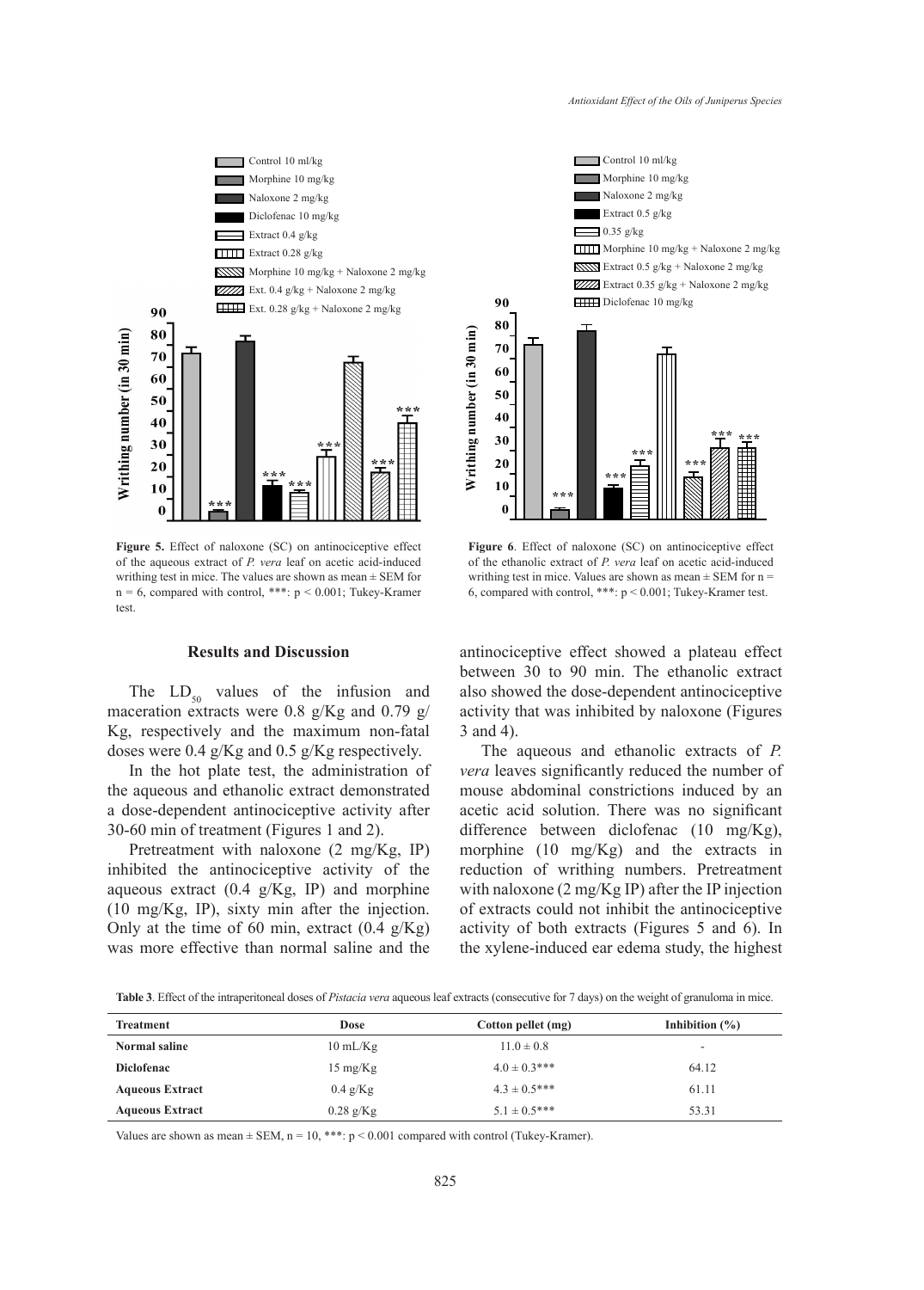| <b>Treatment</b>         | Dose               | Cotton pellet (mg) | Inhibition $(\% )$ |
|--------------------------|--------------------|--------------------|--------------------|
| Normal saline            | $10 \text{ mL/Kg}$ | $11.0 \pm 0.8$     | -                  |
| <b>Diclofenac</b>        | $15 \text{ mg/Kg}$ | $4.0 \pm 0.3$ ***  | 64.12              |
| <b>Ethanolic Extract</b> | $0.5$ g/Kg         | $3.5 \pm 0.5$ ***  | 68.48              |

**Ethanolic Extract** 6.04 **cm** 5.5 to 0.35 g/Kg 5.5 ± 0.7\*\*\* 50.04

**Table 4**. Effect of the intraperitoneal doses of *Pistacia vera* ethanolic leaf extracts (for 7 consecutive days) on the weight of granuloma in mice.

Values are shown as mean  $\pm$  SEM, n = 10, \*\*\*: p < 0.001 compared with control (Tukey-Kramer).

doses of aqueous and ethanolic extracts showed significant anti-inflammatory activities with %56 and %66 of inflammation and inhibition after 1 h, respectively. The ethanolic extract showed higher activity against the acute inflammation than did the aqueous extract (Tables 1 and 2).

In the chronic inflammation (cotton-plate) test, both extracts showed significant and dosedependent anti-inflammatory activity. A dose of 0.5 g/Kg of ethanolic extract, showed a higher effect than diclofenac 15 mg/Kg (Tables 3 and 4).

The present results showed that the aqueous and ethanolic extracts of *P. vera* leave have peripheral and central antinociceptive activity. The extract also demonstrated anti-inflammatory effects against acute and chronic inflammation.

The ethanolic extract showed more analgesic activity than aqueous type. Different studies showed that most of the ingredients of Pistacia species are oil-soluble. Ansari shows 3 triterpenes as major components of *P. integerrima* (31)*.* One of the most identified active triterpenoids is oleanolic acid, which was acquired from *P.* terebinthus (10). In addition, oleoresin was shown to possess a marked anti-inflammatory activity (26). *α*-Pinene, a monoterpene-type of compound, is the dominant component in the essential oils obtained from leaves of *P. vera* (29.2%) and resin of *P. lentiscus* (21.7%) (32). *α*-Pinene showed anti-inflammatory effect (31). We can conclude that these oilysoluble components are the important cause of antinociceptive and anti-inflammatory effects of *P. vera* leaves.

With respect to the  $LD_{50}$  value and in comparison with a toxicity classification (34), the extracts were semi-toxic.

The aqueous and ethanolic extracts showed antinociceptive activity in the hot plate test and

this effect was inhibited by naloxone. The hot plate test is a specific central antinociceptive test (35). Thus, it is suggested that the antinociceptive activity part of *P. vera* leaf may be mediated through a morphine-like and central activity.

As the preliminary phytochemical results indicated, the antinociceptive and antiinflammatory effects of extracts may be due to their content of triterpenoid tetracycline. Other studies have demonstrated that triterpenes have significant antinociceptive and antiinflammatory activities (31).

The antinociceptive activity of opioid agonist and non-steroidal anti-inflammatory agents can be determined using the writhing test (36). The antinociceptive activity of the extracts was not inhibited by naloxone completely, so other mechanisms of action, such as cyclooxygenase inhibition and peripheral mechanism may be considered.

In Xylene-induced ear edema test, increasing the vascular permeability caused edema in tissue. Following the stimulation by Xylene, mediators are released and induce the dilation of arterioles and venules. We can suggest that *P. vera* may have inhibitory effects on the release of mediators and also has a membrane-stabilizing effect that reduces capillary permeability.

The extract also reduced cotton pellet-induced granuloma, thereby suggesting its activity in the proliferative phase of the inflammation. It is concluded that extracts shows anti-inflammatory effect by inhibition of mediators› synthesis or other mechanisms like steroid factors.

A study on volatile essence of 3 Pistacia species showed that hydrocarbon monoterpenes were the main part. Oleanic acid is one of the best known biologically active triterpenoid (a 3-oxotriterpenoid), which has anti-inflammation and leukotriene inhibition synthesis effects (12).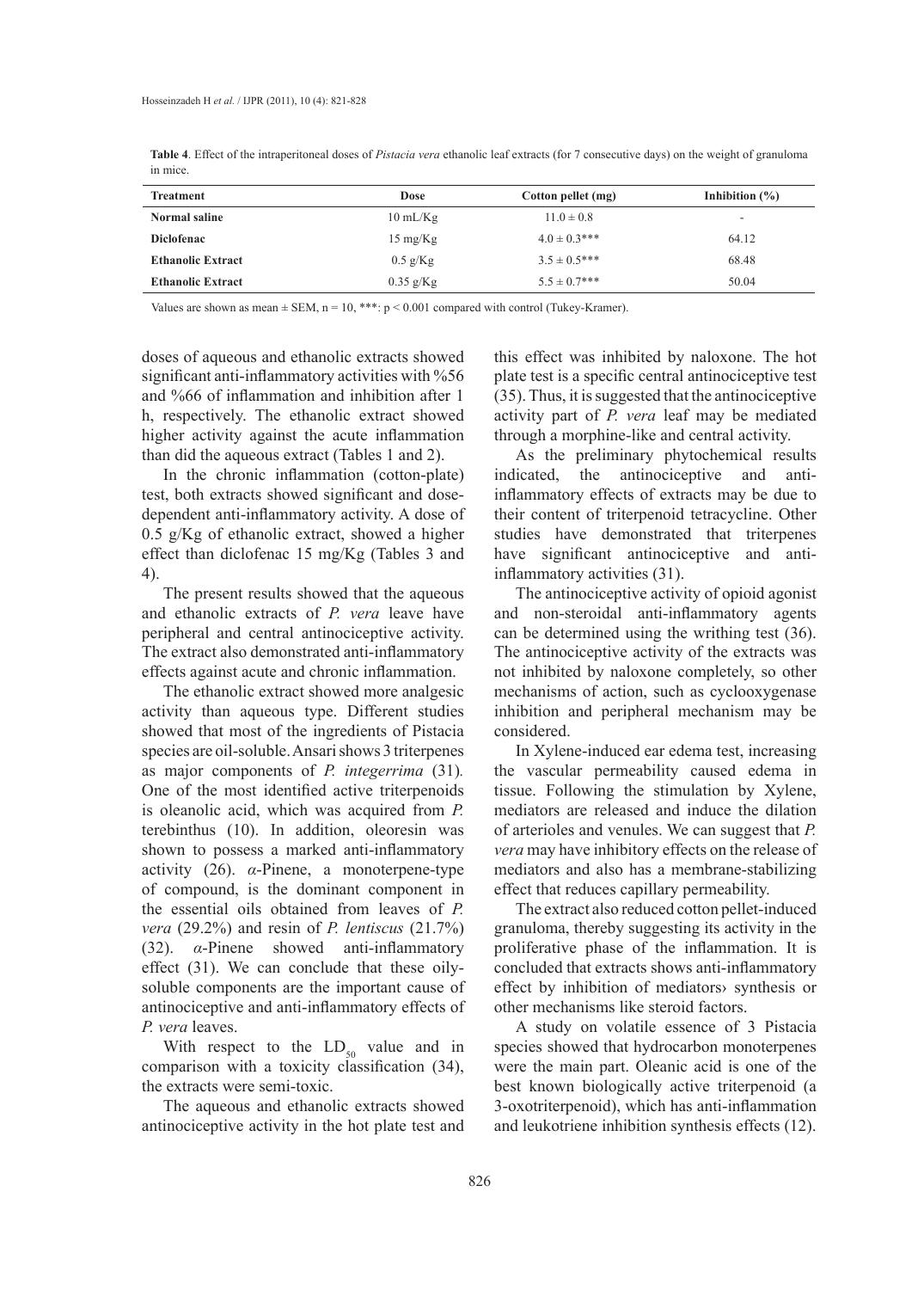It is concluded that the aqueous and ethanolic extracts of *P. vera* leaf have peripheral and central analgesic effects. Opioid receptors and the inhibition of cyclooxygenase enzyme may mediate these activities. The extracts also have activity against acute and especially chronic inflammation. The chemical constituents responsible for the pharmacological activities remain to be investigated.

#### **References**

- Ford-Hutchinson AW, Bray MA, Cunningham FM, (1) Davidson EM and Smith MJ. Isomers of leukotriene B4 possess different biological potencies. *Prostaglandins* (1981) 21: 143-52.
- (2) Hosseinzadeh H, Ramezani M and Salmani G. Antinociceptive, anti-inflammatory and acute toxicity effects of *Zataria multiflora* Boiss. extracts in mice and rats. *J. Ethnopharmacol*. (2000) 73: 379-85.
- (3) Owlia P, Pirveicy H, Saderi H, Rezvani MB and Mansouri. Evaluation of the antimicrobial effects of extract of *Zataria multiflora* against oral Streptococci. *Iranian J. Pharm. Res*. (2004) Supple 3: 775-76.
- (4) Hosseinzadeh H and Younesi HM. Antinociceptive and anti-inflammatory effects of *Crocus sativus* L. stigma and petal extracts in mice. *BMC Pharmacol*. (2002) 2: 7.
- (5) Hosseinzadeh H, Ramezani M, Fadishei M and Mahmoudi M. Antinociceptive, anti-inflammatory and acute toxicity effects of *Zhumeria majdae* extracts in mice and rats. *Phytomedicine* (2002) 9: 135-41.
- Ramezani M, Hosseinzadeh H and Daneshmand N. (6) Antinociceptive effect of *Elaeagnus angustifolia* fruit seeds in mice. *Fitoterapia* (2001) 72: 255-62.
- Abbasian A, Naseri M and Masoud A. Anti-(7) inflammatory effects of *Urtica pilulifera* l. seeds extracts in the rat. *Iranian J. Pharm. Res*. (2004) Supple 2: 49-49.
- Hajhashemi V, Ghannadi A and Hajiloo M. Analgesic (8) and anti-inflammatory effects of *Rosa damascena* hydroalcoholic extract and its essential oil in animal models. *Iranian J. Pharm. Res.* (2010) 2: 163-168*.*
- Evans WC. *Trease and Evans Pharmacognosy*. (9) University of Nottingham, Nottingham (2002) 471.
- (10) Zargari A. Medicinal Plants. Vol. 1, ed. 7<sup>th</sup>, Tehran University Press, Tehran (1990). 568-569.
- (11) Saitta M, Giuffrida D, La Torre GL, Potortì AG and Dugo G. Characterisation of alkylphenols in pistachio (*Pistacia vera* L.) kernels. *Food Chem*. (2009) 117: 451-5.
- (12) Giner-Larza EM, Máñez S, Recio MC, Giner RM, Prieto JM, Cerdá-Nicolás M and Ríos JL. Oleanonic acid, a 3-oxotriterpene from *Pistacia*, inhibits leukotriene synthesis and has anti-inflammatory activity. *Eur. J. Pharmacol*. (2001) 428: 137-43.
- (13) Orhan I, Aslan M, Sener B, Kaiser M and Tasdemir

D. *In-vitro* antiprotozoal activity of the lipophilic extracts of different parts of Turkish *Pistacia vera* L. *Phytomedicine* (2006) 13: 735-9.

- $(14)$  Hosseinzadeh H, Mirshojaeian M and Razavi BM. Antiemetic effect of *Pistacia vera* L. (Pistachio) leaves and nuts aqueous extracts in young chicken. *Pharmacologyonline* (2008) 2: 568-71.
- $(15)$  Mansouri SMT and Naghizadeh B. The effect of *Pistacia vera* L. gum extract on oxidative damage during experimental cerebral ischemia-reperfusion in rats. *Iranian Biomed. J.* (2005) 9: 181-5.
- $(16)$  Zhao X, Sun H, Hou A, Zhao Q, Wei T and Xin W. Antioxidant properties of two gallotannins isolated from the leaves of *Pistacia weinmannifolia*. *Biochim. Biophys. Acta* (2005) 1725: 103-10.
- Wei T, Sun H, Zhao X, Hou J, Hou A, Zhao Q and (17) Xin W. Scavenging of reactive oxygen species and prevention of oxidative neuronal cell damage by a novel gallotannin, pistafolia A. *Life Sci*. (2002) 70: 1889-99.
- Parvardeh SNM and Hosseinzadeh H. Hepatoprotective (18) activity of *Pistacia Vera* L. gum extract in rats. *J. Med. Plants* (2002) 4: 27-34.
- (19) Parvardeh SNM, Nassiri AM and Hosseinzadeh H. Antinociceptive, anti-inflammatory and acute toxicity effects of *Pistacia Vera* L. gum extract in mice and rats. *J. Med. Plants* (2002) 4: 59-68.
- $(20)$  Monaco P, Previtera L and Mangoni L. Terpenes in pistacia plants: A possible defence role for monoterpenes against gall-forming aphids. *Phytochemistry* (1982) 21: 2408-10.
- (21) Ansari SH, Qadry JS and Ali M. Essential oils of *Pistacia integerrima* galls and their effect on the central nervous system. *Int. J. Pharmacog*. (1993) 31: 89-95.
- (22) Kawashty SA, Mosharrafa SA, El-Gibali M and Saleh NA. The flavonoids of four Pistacia species in Egypt. *Biochem. Syst. Ecol*. (2000) 28: 915-7.
- $(23)$  Shi Q and Zuo C. Chemical components of the leaves of *Pistacia chinensis* Bge. *Zhongguo Zhong Yao Za Zhi* (1992) 17: 422-3.
- (24) Kusmenoglu S, Baser KHC and Ozek T. Constituents of the essential oil from the hulls of *Pistacia vera* L. J*. Essent. Oil Res*. (1995) 7: 441-2.
- $(25)$  Hou AJ, Peng LY, Liu YZ, Lin ZW and Sun HD. Gallotannins and related polyphenols from *Pistacia weinmannifolia*. *Planta Med*. (2000). 66: 624-6.
- $(26)$  Orhan I, Kupeli E, Aslan M, Kartal M and Yesilada E. Bioassay-guided evaluation of anti-inflammatory and antinociceptive activities of pistachio, *Pistacia vera* L. *J. Ethnopharmacol.* (2006) 105: 235-40.
- (27) Hosseinzadeh H, Haddadkhodaparast MH and Arash AR. Antinociceptive, antiinflammatory and acute toxicity effects of *Salvia leriifolia* Benth seed extract in mice and rats. *Phytother. Res.* (2003) 17: 422-5.
- Woolfe G and MacDonald AD. The evaluation of the (28) analgesic action of pethidine hydrochloride (demerol). *J. Pharmacol. Exp. Ther*. (1944) 80: 300-07.
- (29) Cao BJ, Meng QY and Ji N. Analgesic and anti-